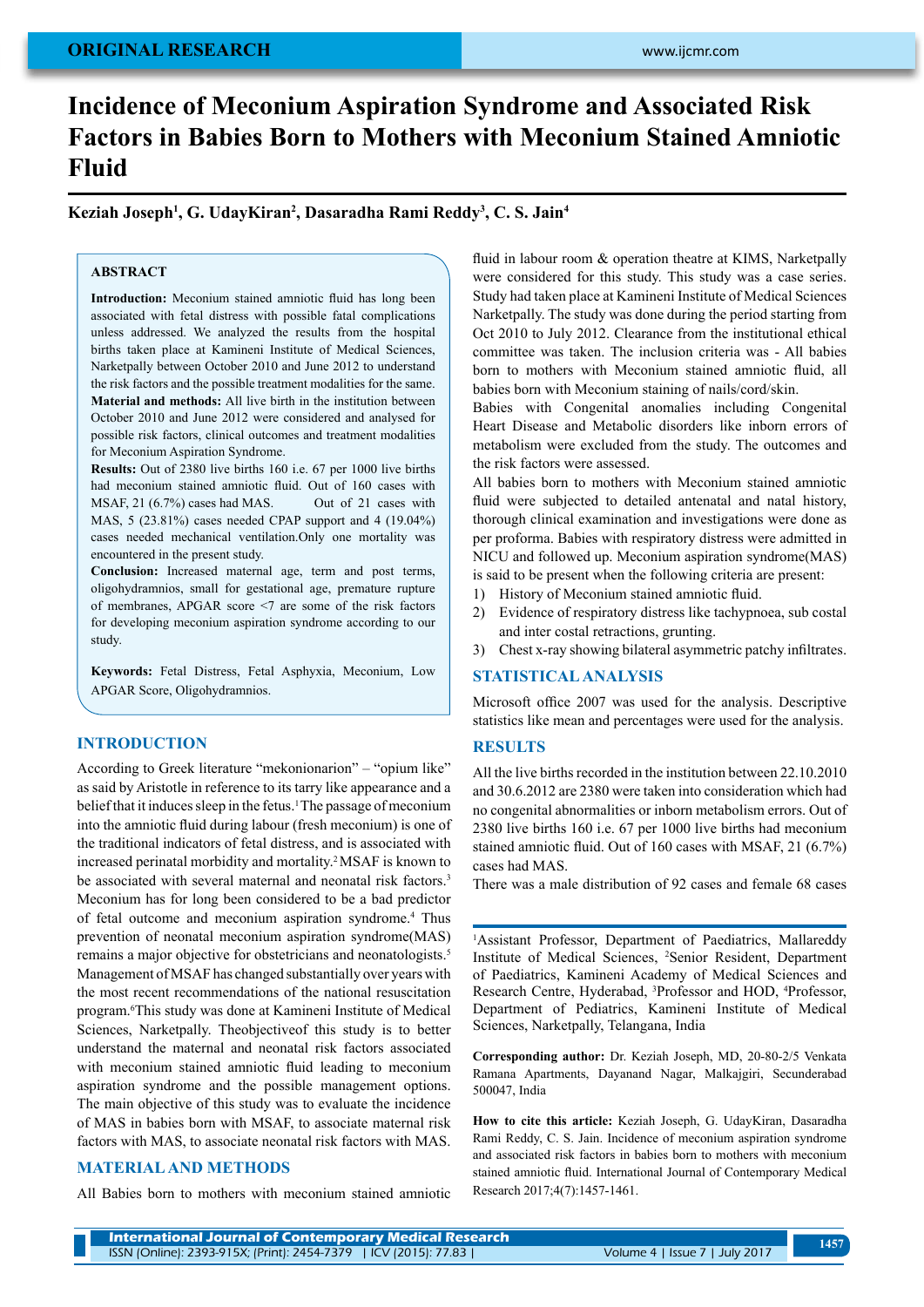|                                                                         | Term $n\frac{6}{6}$ | Postterm $n\frac{6}{6}$ | Total $n\frac{6}{6}$ |  |  |  |
|-------------------------------------------------------------------------|---------------------|-------------------------|----------------------|--|--|--|
| <b>SGA</b>                                                              | 101(63.12%)         | $4(2.5\%)$              | 105(65.62%)          |  |  |  |
| <b>AGA</b>                                                              | 55 (34.38%)         |                         | 55 (34.38%)          |  |  |  |
| <b>LGA</b>                                                              |                     |                         |                      |  |  |  |
| <b>Table-1:</b> Distribution of msaf cases according to gestational age |                     |                         |                      |  |  |  |
| and birthweight $(n=160)$                                               |                     |                         |                      |  |  |  |

| <b>Oligohydramnios</b>                                           | <b>Meconium aspiration syndrome</b> |     | <b>Total</b> |  |  |
|------------------------------------------------------------------|-------------------------------------|-----|--------------|--|--|
|                                                                  | (MAS)                               |     |              |  |  |
|                                                                  | Yes                                 | No  |              |  |  |
| Yes                                                              |                                     | 21  | 28           |  |  |
| No                                                               | 14                                  | 118 | 132          |  |  |
| Total                                                            | 21                                  | 139 | 160          |  |  |
| <b>Table-2</b> distribution of msaf cases with and without mas   |                                     |     |              |  |  |
| according to maternal risk factors-oligohydramnios ( $n = 160$ ) |                                     |     |              |  |  |

| <b>APGAR</b> score <7                                                    | <b>Meconium aspiration syndrome</b><br>(MAS) |     | <b>Total</b> |  |  |
|--------------------------------------------------------------------------|----------------------------------------------|-----|--------------|--|--|
|                                                                          | Yes                                          | No  |              |  |  |
| Yes                                                                      | 9                                            | 6   | 15           |  |  |
| N <sub>0</sub>                                                           | 12.                                          | 133 | 145          |  |  |
| Total                                                                    | 21                                           | 139 | 160          |  |  |
| <b>Table-3</b> distribution of msaf cases with and without mas according |                                              |     |              |  |  |
| to neonatal risk factors – APGAR < 7 (n = 160)                           |                                              |     |              |  |  |

| <b>Small for</b><br>gestation (SGA)                                 | <b>Meconium aspiration syn-</b><br>drome (MAS) |     | <b>Total</b> |  |  |
|---------------------------------------------------------------------|------------------------------------------------|-----|--------------|--|--|
|                                                                     | Yes                                            | No  |              |  |  |
| Yes                                                                 | 18                                             | 87  | 105          |  |  |
| N <sub>0</sub>                                                      | 3                                              | 52  | 55           |  |  |
| Total                                                               | 21                                             | 139 | 160          |  |  |
| <b>Table-4:</b> Distribution of MSAF cases with and without mas     |                                                |     |              |  |  |
| according to neonatal risk factors $-$ small for gestation (SGA) (N |                                                |     |              |  |  |
| $=160$                                                              |                                                |     |              |  |  |

accounting for 57.2% and 42.5 % cases respectively. In our study the incidence of MSAF was 6.7%.

In this study, there is a preponderance to occur in term births. Very few cases (4) are noted in post term births. In the present study the incidence of post term babies with MSAF is 2.5%. This is probably due to more number of booked cases, regular antenatal check-ups, and early interventions in case of meconium stained amniotic fluid.

The incidence is noted more in small and appropriate for gestational age category and the large for gestational age category had no cases.

In our study the incidence of maternal risk factors with MAS are post term pregnancy (50%), oligohydramnios (25%).

Out of 21 cases with MAS, 5 (23.81%) cases needed CPAP support and 4 (19.04%) cases needed mechanical ventilation.

Out of 21cases with MAS 20 (95.24%) cases were discharged. In the present study only one mortality was encountered. This could probably due to low sample size and institutional care.

# **DISCUSSION**

MECONIUM ASPIRATION SYNDROME (MAS) has a high degree of incidence in term and near term infants and is associated with significant respiratory distress. The early onset of respiratory distress manifests as poor lung compliance and hypoxemia in the clinical setting and radiographically as patchy opacification and lung hyperinflation.7 It causes changes in the muscular media of pulmonary arteries of the fetus.

A third of infants with MAS require respiratory support in the form of intubation and mechanical ventilation, and newer neonatal therapies, such as high-frequency ventilation (HFV), inhaled nitric oxide (iNO), and surfactant administration. $8,9$ 

Meconium aspiration syndrome (MAS) is a complex disease that is seen mostly in infants that are small for gestational age (SGA), post-dates, or with fetal distress. Previous studies have shown that MSAF occurs in 10-15% of all deliveries. Approximately 5% of these deliveries are complicated by MAS.<sup>8</sup> The incidence of MSAF in preterm infants is very low. Most babies with MSAF are 37 weeks or older, and most meconium stained infants are post mature and small for gestational age.<sup>10</sup> MSAF is associated with increased risk of respiratory disorders and approximately 50% of these infants require mechanical ventilation. MAS babies are associated with high morbidity and mortality. Approximately 5% of infants with this diagnosis in a tertiary care centre die of its complications and the same number continue to require supplemental oxygen 30 days later. A complete understanding of the epidemiology of MAS has been hampered by the lack of population based studies and by difficulties in assembling large cohorts of infants with confirmed disease.<sup>7</sup>

In the largest study available to date, Wiswell et al reported of 176,000 neonates born from 1973 to 1987 in military medical hospitals. During this period of 15 years, there were 4-9 per 1000 live births of MAS neonates and between 3–8% of neonateswho had meconium-stained amniotic fluid.<sup>11</sup>

In more recent studies the overall frequency of MSAF has ranged from 5 to 24.6% (median 14%) of all deliveries. As it predicts adverse perinatal outcome even in relatively low risk pregnancies MSAF can be treated as an independent marker of fetal distress.

In neonates born with MSAF, 10.5% of them had MAS with 12% mortality rate. However, the incidence is 2-4% in infants in whom endotracheal suctioning is performed immediately. The reported mortality for MAS varies from 0 to 30%.<sup>7,8</sup>. The wide variability is related to delivery room care. Among infants born with MSAF, chances of severe mental retardation and cerebral palsy are significantly higher. Of late the attention has been on the need for improving newborn care at the primary care level.<sup>3</sup> Early detection of infants at risk for meconium aspiration syndrome would help in further studyofintrapartum and postnatal therapeutic modalities. Quiet a number of intrapartum risk factors have been identified for meconium aspiration syndrome, but no specific or sensitive tool for risk prediction has been developed.

There are several factors that increase the likelihood of passage of meconium *in-utero*.

They include – hypoxia, placental insufficiency, preeclampsia, maternal hypertension, maternal diabetes mellitus, maternal smoking, post term pregnancy, oligohydramnios, intrauterine growth restriction(IUGR).7

The risk of developing MAS in an infant born through MSAF increases with heavy MSAF, nulliparity, fetal heart rate abnormalities, caesarean section and low Apgar scores.

Three risk factors were identified for thick MSAF by Sankhyan Naveen et al<sup>10</sup>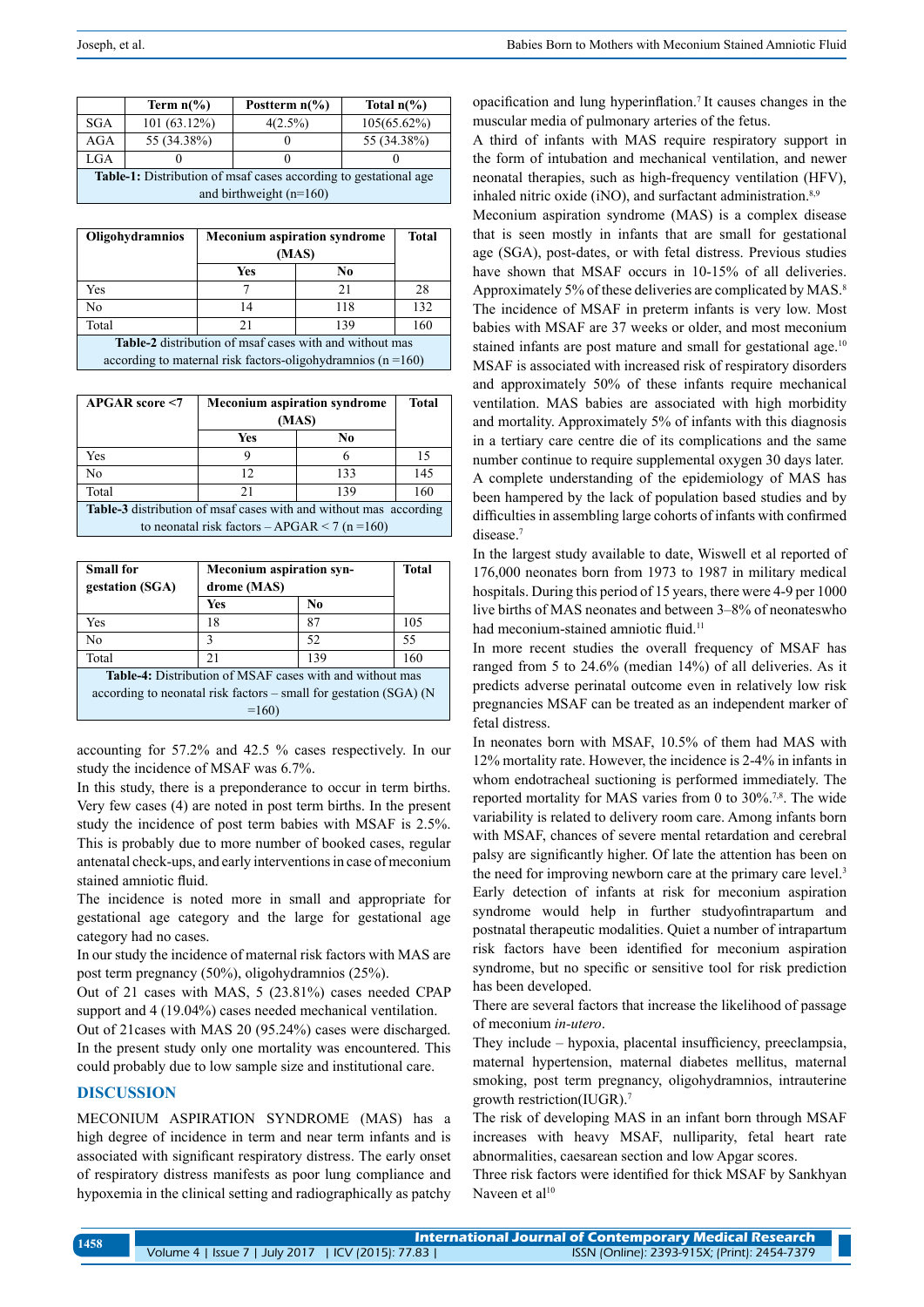- 1) Maternal age >30,
- 2) Postdated pregnancy, and
- 3) Fetal distress with a negative and positive predictive value of 19.5% and 94.5% respectively.

It has been concluded that the predictors of MSAF are postdated pregnancy, cord problems, fetal distress, and retardedfetal growth while postdated pregnancy, increased maternal age > 30 years and fetal distress predict thick MSAF.

The cause of MSAF is controversial, the relationship between MSAF and fetal asphyxia is unclear. A number of studies have failed to show any consistent effects of MSAF on Apgar scores, fetal scalp pH, or incidence of fetal heart rate abnormalities (Abramovici et al,12 1974; Baker et al, 1992;13 Miller et al,  $1975<sup>14</sup>$ ). These studies led to speculation that asphyxial episodes were too brief to decrease pH or Apgar scores. These conclusions were supported by a study showing that there was no correlation between the consistency of meconium and markers of fetal asphyxia (Trimmer and Gilstrap, 1991).<sup>16</sup> Several studies have suggested that the presence of meconium, especially thick meconium (Nathan et al<sup>16</sup>, Berkus et al, 1994<sup>9</sup>), increases the risk of fetal acidosis and an adverse neonatal outcome. Moreover, one study found that although MSAF correlated poorly with markers of acute intrauterine asphyxia (pH, lactate, and hypoxanthine concentrations), it correlated well with blood erythropoietin concentration (a marker of chronic intrauterine asphyxia). The strong correlation between MSAF and gestational age supports two additional theories: <sup>11</sup>

- (1) Likely cause of meconium passage is the result of transient stimulation of parasympathetic nerves due to cord compression in a neurologically mature fetus.
- (2) Passage of meconium in utero is a natural phenomenon that reflects the maturity of the gastrointestinal tract.

Despite these theories, most authorities agree that MSAF in connection with fetal heart rate abnormalities is a marker for fetal distress and is associated with an increased perinatal morbidity.<sup>12</sup>

Meconium passage is most likely to occur in the post-term baby,the term baby after asphyxia or the baby with IUGR. It rarely happens in preterm baby of <34 weeks gestation as even with severe asphyxia the anal sphincter does not usually relax.<sup>17</sup> Anoxia is often the cause of fetal distress that results in passage of meconium. The aspiration of meconium if sufficiently massive,will result in alveolar and bronchial obstruction, with overdistension of the peripheral alveoli, secondary atelectasis, and massive arterial alveolar block in those alveoli in which meconium has passed beyond the smaller bronchioles.<sup>3</sup>

MAS causes respiratory distress in the infant after delivery, by several mechanisms. The initial presentation of MAS is primarily as a result of airway obstruction by thick meconium. However there are other mechanisms of injury as well.<sup>18</sup>

The surfactant deficiency seen in MAS is not from an insufficient quantity of surfactant unlike a preterm neonate, but is likely a result of inhibited surfactant function(s) or alterations in surfactant composition. There is however limited information concerning specific adverse effects of meconium on surfactant.8

#### **Chest X-ray**

The common early changes are widespread patchy infiltration and in 20-30% of the patients, small pleural effusions. Overexpansion is also common in the early stage. In mild-

moderate cases, the changes resolve within 48 hours. In severe cases, as the disease progresses, by 72 hours of age with or without ventilation the appearances are often changed to that of diffuse and homogeneous opacification of both lung fields, as a result of a pneumonitis and interstitial oedema secondary to irritant effect of the inhaled meconium. These changes gradually resolve over the next week, but in severe cases the X-ray may still be abnormal at 14 days, and may merge in to the pattern seen in BPD, although this is uncommon. Airleaks, in particular pneumothorax and pneumomediastinum, are very common in MAS.2

#### **Management of Persistent Pulmonary Hypertension of the Newborn (PPHN)**

Management of infant with MAS is primarily supportive. Maintenance of adequate oxygenation; good systemic blood pressure; and correction of acidosis, hypoglycemia, or other metabolic disorders are the main goals of treatment. An umbilical arterial catheter or radial arterial catheter should be inserted in infants who have moderate-to-severe MAS to monitor blood gases and blood pressure without disturbing the infant. Infants who have MAS with low blood pressure may present with clinical features of PPHN. Blood transfusion is indicated to keep hematocrit greater than 40% (0.40). For infants who have intrauterine hypoxia and sustained hypotension, physiologic replacement with hydrocortisone may help overcome possible adrenal insufficiency and may stabilize the blood pressure. 19

Because hypoxia, acidosis, and hypercapnia may increase pulmonary vascular resistance, oxygen and ventilator therapy should be administered to maintain appropriate blood gas values and acid-base balance. Infants who have PPHN are very labile during the acute phase of the disease. Maintain the arterial PO2 near or above 100 mm Hg. Arterial blood gases should be monitored frequently and oxygen and ventilator support weaned gradually until the acute stage is over and the infant's condition stabilizes.<sup>19</sup>

Early use of high-frequency ventilation (HFV), inhaled nitric oxide (iNO), or both may be needed to maintain appropriate blood gas values and acid-base balance. This approach may prevent PPHN which may subsequently develop.<sup>19</sup>

Sildenafil given intravenously is an effective and selective pulmonary vasodilator, which completely reverses the alterations in resistance of pulmonary vasculturein this model of meconium aspiration syndrome. The fall in pulmonary vascular resistance was achieved by a combination of a decrease in pulmonary artery pressure without a change in wedge pressure, and an increase in cardiac output. The pulmonary hemodynamic changes produced by sildenafil in this model were comparable to those seen with nitric oxide inhalation therapy. Neither of these had a significant effect on oxygenation of the infant.<sup>20</sup>

#### **Surfactant replacement**

At least two different mechanisms have been proposed for surfactant inactivation after lung injuries causing respiratory distress. A first model involves blood proteins, inflammation proteins and other surface-active substances, which compete with surfactant complexes from adhering to the interface. A second mechanism hypothesizes that surfactant dysfunction results from the intrinsic impairment of complexes of surfactant by small amphiphilic molecules\_such as free fatty acids,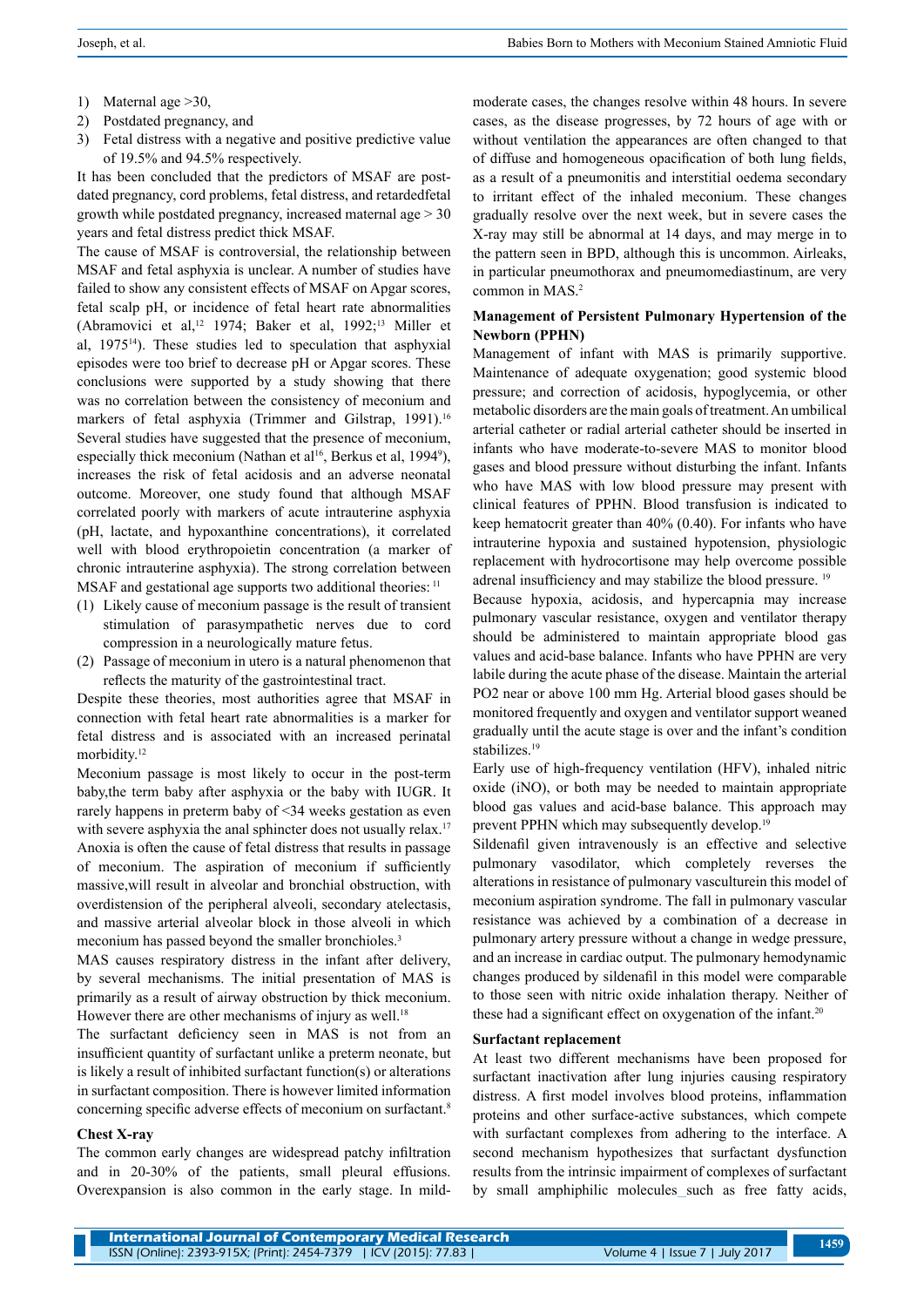cholesterol, lysolipids, bile acids, and/or diacylglycerol. These substances, in part coming from the degradation of surfactant itself by inflammatory phospholipases, insert into the surfactant complexes rendering it dysfunctional.<sup>21</sup>

There is a dose dependent inhibitory effect of meconium. Low concentrations of surfactant are therefore relatively more sensitive to inhibition than high concentrations.Promising effects of surfactant administration have been documented in animal models of MAS. Treatment with the clinically recommended dose of Curosurf improves lung compliance, gas exchange, and alveolar expansion in newborn rabbits and adult rats with experimental meconium aspiration but does not restore normal lung physiology.22

#### **Mechanical Ventilation**

MechanicalVentilator management of the neonate with MAS is challenging because of the complicated altered pulmonary physiology resulting from atelectasis and areas of hyperinflation, in association with airway compromise and ventilation perfusion mismatch. Nearly 40% of babies with MAS require mechanical ventilation and additional 10% require continuous positive airway pressure (CPAP).23

The extent of ventilator support depends on severity of respiratory distress. Some infants only require supplemental oxygen. In newborns with MAS who have hypercarbia (PaCO2 > 60mmHg), hypoxemia (PaO2 < 50mmHg), or acidosis (pH less than 7.25) in an oxygen-enriched environment with an inspired oxygen fraction (FiO2)  $> 0.6$  are often considered candidates for mechanical ventilatory support.<sup>19</sup>

#### **Role of Antibiotics**

Theoretically, the presence of meconium increases the chances of positive cultures from amniotic fluid in preterm and term newborns. Significantly, studies evaluating the development of sepsis in infants with MSAF failed to demonstrate that relationship. Atleast three randomized control studies reported that routine antibiotic prophylaxis is not recommended for those without perinatal risk factors in the management of MAS. Antibiotic therapy did not affect the clinical course and outcome related to infection without perinatal risk factors in MAS. The role of antibiotics in the management of MAS may need to be re-evaluated in more extensive trials<sup>19</sup>

Unless there is significant risk for infection, prophylactic use of antibiotics in MAS did not help reduce infection.For suspected infection if antibiotics are started due to perinatal risk factors, consider discontinuing antibiotics once the blood culture results are negative.19

#### **Extracorporeal Membrane Oxygenation: (ECMO)**

Extracorporeal Membrane Oxygenation (ECMO) has been used as a final rescue therapy in infants with severe andrefractory hypoxemia with MAS. Usage of ECMO has decreased significantly in developed countries with the availability of HFV and iNO.Newborns with MAS make up approximately 35% of the infant population who require ECMO. The survival rate has approached 95% of infants with MAS who were managed with ECMO. In the ECMO register, the highest survival rates (>90%) were seen in the patients with MAS who qualified for ECMO. 23

### **Potential Future Therapy**

Currently MAS treatments are all supportive in nature and do not directly affect the injurious effects of meconium on the lung. There is no effective and safe treatment or prophylactic measure for MAS once the meconium has gone below the vocal cords into the lungs. It has been suggested that fetal pancreatic digestive enzymes play a vital role in the lung damage after meconium aspiration by disrupting of intercellular connections and cell detachment from the basement membrane. In the treatment or prophylaxis, a protease inhibitor cocktail prevented the cell detachment induced by meconium suggesting that it may be useful.<sup>25</sup>

## **Conclusion**

The presence of Meconium stained amniotic fluid (MSAF) at delivery is a potential sign of fetal compromise. MSAF is known to be associated with several maternal and neonatal risk factors like hypoxia, placental insufficiency, preeclampsia, maternal hypertension, maternal diabetes mellitus, maternal smoking, post term pregnancy, oligohydramnios, intrauterine growth restriction(IUGR).

Meconium aspiration syndrome is a serious and potentially preventable condition occurring usually in term and postterm babies.Management of MSAF has changed substantially over years with use of sildenafil, ventilators, antibiotics, Extra corporeal Membrane Oxygenation.

### **References**

- Jalal M, Abu Shwaeesh- Diseases of Respiratory system. In: Fanaroff's and Martin's Neonatal- Perinatal Medicine Diseases of the Fetus and Infant 8<sup>th</sup> edn. Saunders: Elsevier; 2006; p. 134, 563-565.
- 2. Anne Greenough, Anthony D Milner Pulmonary Diseases of New-born. in:Roberton's textbook of neonatology 4thedn. Churchill living stone; 2006; p. 199,502-508.
- 3. Mohamad Reza Sedaghatian, Leena Othman, Nadira Rashid, Pallath Ramachandran, Abdul Bari Bener- An 8-Year Study of Meconium Stained Amniotic Fluid in Different Ethnic Groups.Kuwait Medical Journal. 2004;36:266-269.
- 4. Gupta V, Bhatia BD, O.P.Mishra Meconium stained amniotic fluid: Antenatal, Intrapartum, and Neonatal attributes. Indian pediatr. 1996;33:293-297.
- 5. NarliN.,Kirimi E., Satar M., Turkmen M., Halaza M., Yapicioglu H.,Evaluation and Management of Neonates with Meconium Stained Amniotic Fluid. Eastern Journal of Med. 2001;6:18-21.
- 6. ACL, Madar RL, Bausther JH. Neonatal Resuscitation. In: Text book of Pediatric Emergency Medicine. 6thedn. Wolters Kluwer: Lippincott Williams & Wilkins; 2010; p. 46-47.
- 7. Peter A. Dargaville, Beverley Copnell, RN, The Epidemiology of Meconium Aspiration Syndrome: Incidence, Risk Factors, Therapies,and Outcome. The American academy of pediatrcs. 2006;117:1712-1721.
- 8. Leslie L, Harris and Ann R.Stark Meconium Aspiration. In: Manual of Neonatal care 6<sup>th</sup>edn. Wolters Kluwer: Lippincott Williams& Wilkins; 2008; p.383-387.
- 9. Berkus, M. D., Langer, O., Samueloff, A., Xenakis, E. M. J., Field, N. T., & Ridgeway, L. E. Meconium-stained amniotic fluid: Increased risk for adverse neonatal outcome. Obstetrics and Gynecology. 1994;84:115-120.
- 10. Naveen S, Kumar SV, Ritu S, Kushia P. Predictors of meconium stained amniotic fluid: a possible strategy to reduce neonatal morbidity and mortality. J ObstetGynecol